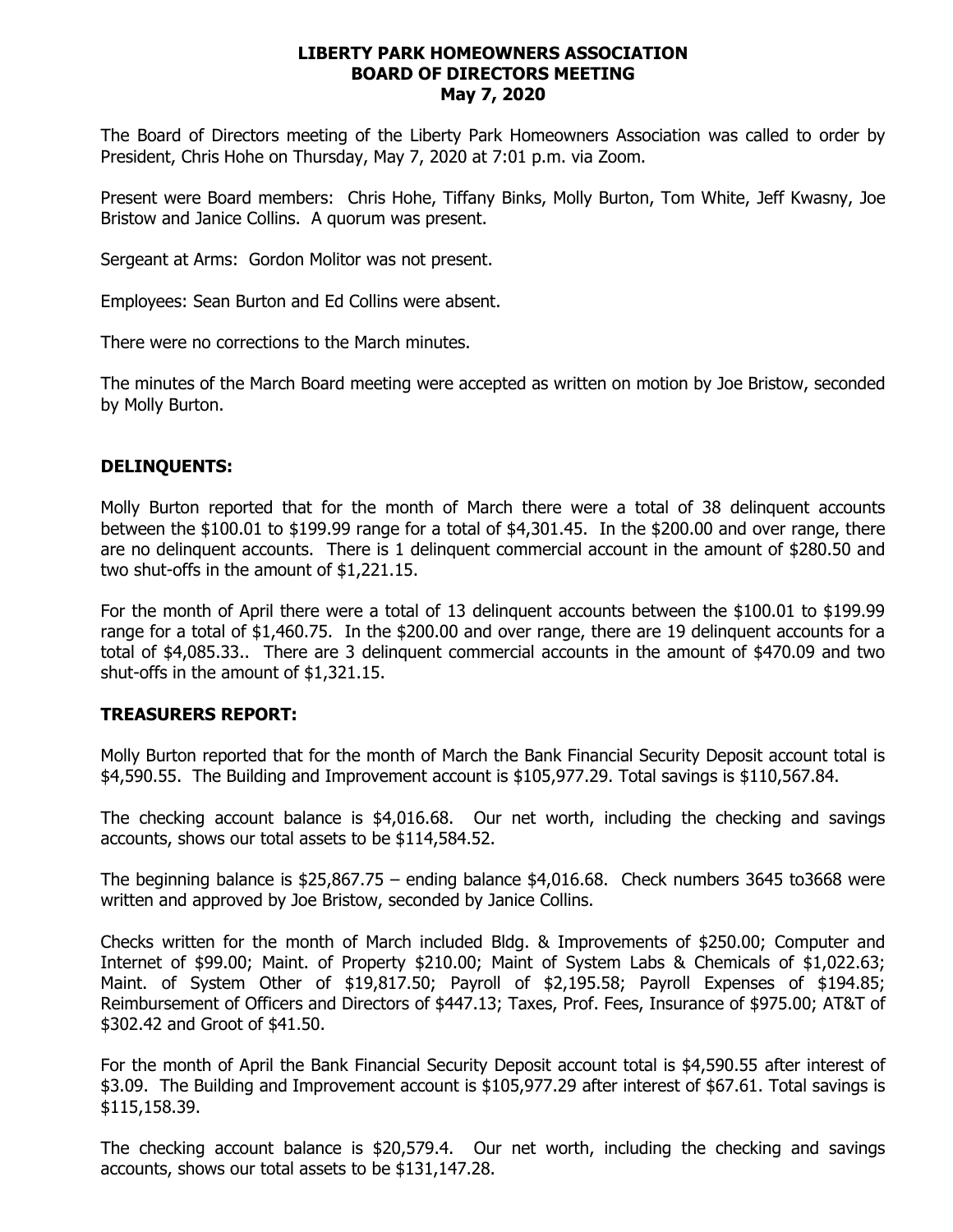# **TREASURERS REPORT (Cont'd.):**

The beginning balance is  $$4,016.68$  – ending balance  $$20,579.44$ . Check numbers 3669 to 3687 were written and approved by Janice Collins, seconded by Tom White.

Checks written for the month of April included Bank charges of \$15.00; Bldg. & Improvements of \$420.00; Bulletin, Print & Postage of \$468.74; Computer and Internet of \$18.00; Maint of System Labs & Chemicals of \$375.00; Payroll of \$456.80; Payroll Expenses of \$40.54; Reimbursement of Officers and Directors of \$60.95; Office Supplies of \$11.32 and Supplies Other of \$384.48; ComEd of \$564.02 and \$249.56, DG Sanitary of \$81.60; Groot of \$41.50, NiCor or \$175.26 and \$200.68.

Delinquent letters will go out on May 21 $st$  and shut-off ate is be the 28 $th$ .

# **VICE PRESIDENT'S REPORT**

Tiffany Binks reported that for the month of March and April the Community Building was not used because of COVID-19. Tiffany did pumphouse and Community Bldg. checks, monitored the subdivision and three welcome letters.

# **SECRETARY'S REPORT**

Janice Collins' reported for the months of March and April, three information letters were done, a few garbage letters, monitored the subdivision, PH and CB checks.

### **FIRST ASSISTANT WATER SUPERINTENDENT'S REPORT**

Janice Collins read Sean Burton's reported that for the month of March Well 3 was in service with a pumpage of 2,474,000 gallons and a run time of 157.3 hours. Pumpage for March of 2019 was 2,419,000 gallons.

Total pumpage for the year is 6,340,000 gallons as compared to 6,564,000 gallons for the same period in 2019.

February in-field samples were in on time and back satisfactory. Weekly monitoring and pumphouse checks.

Janice Collins read Sean Burton's reported for the month of April, that Well 2 was in service with a pumpage of 1,889,000 gallons and a run time of 173.2 hours. Pumpage for April of 2019 was 2,499,000 gallons.

Total pumpage for the year is 8,229,000 gallons as compared to 9,063,000 gallons for the same period in 2019.

March in-field samples were in on time and back satisfactory. Weekly monitoring and pumphouse checks.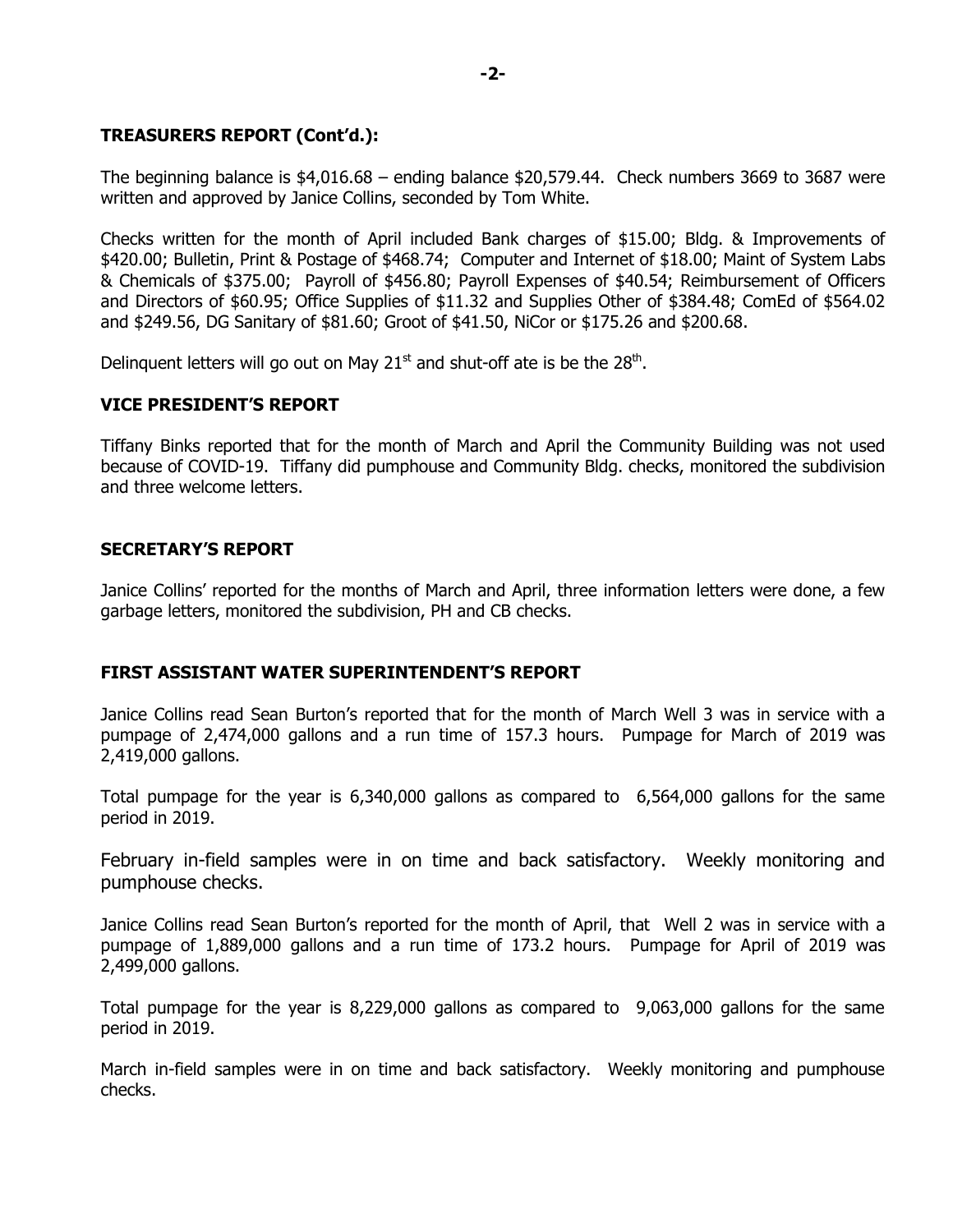#### **SECOND ASSISTANT WATER SUPERINTENDENT'S REPORT**

Janice Collins read Ed's report – for the month of March he was present for the main break, did pumphouse and community bldg. checks and neighborhood monitoring. For the month of April Ed was present for the main break on Washington Street,, monitored the subdivision, did PH, CB checks and while walking the dogs, picked up trash at the park.

### **TRUSTEE'S REPORTS**

Joe Bristow reported for the month of March, he did pumphouse checks, weekly monitoring and b-box checks, also was present for the main break. For the month of April, Joe did pumphouse checks and neighborhood monitoring.

Tom White reported monitoring the subdivision and pumphouse checks for the month of March. In April monitored the neighborhood and pumphouse checks.

Jeff Kwasny reported for the month of March did pumphouse checks, weekly monitoring and a locate. For April did monitoring and pumphouse checks.

### **PRESIDENT'S REPORT**

For the month of March, Chris Hohe reported several main breaks; 3906 Washington on march  $5<sup>th</sup>$ , March 6, 3824 Park 39<sup>th</sup> & Williams and 3906 Washington again.

Chris did some paperwork for the EPA, worked on the main break binder and the CCR report. Dropped off the CCR report and newsletter, which Tiffany helped Chris with the newsletter. Picked everything up from the printer and dropped it off at Molly's house.

Chris recently found an air leak by the compressor by the wall at the pumphouse. It was repaired with Steve South's help.

We are in the process of getting the fan fixed in the cholorine room. Chlorine detector needs to be addressed and Chris will look into a price.

We received one bid from J&E Landscaping for lawn moving the 3 areas at 4100 Washington, 4101 Washington and the Park, which is the same price as in the past, \$125.00 per lawn service. Tiffany Binks made a motion, Jeff Kwasny seconded the motion. Motion carried.

There is road work being done on Ogden Avenue and the crew had hooked up to our fire hydrant for water, the crew was unaware that they cannot use LPHOA's water hydrants. They now understand.

All 3800 blocks of York Township are getting new streets – they will be replacing the culverts with some sort of drainage also an 18 inch concrete. On Williams - that street is very narrow, the question was raised if we would consider having the guard rail removed, this would open up the street somewhat. Janice will send a letter to Dick Schroeder in writing stating that we, at Liberty Park, would like the guard rail removed. A vote among Board members was unanimous.